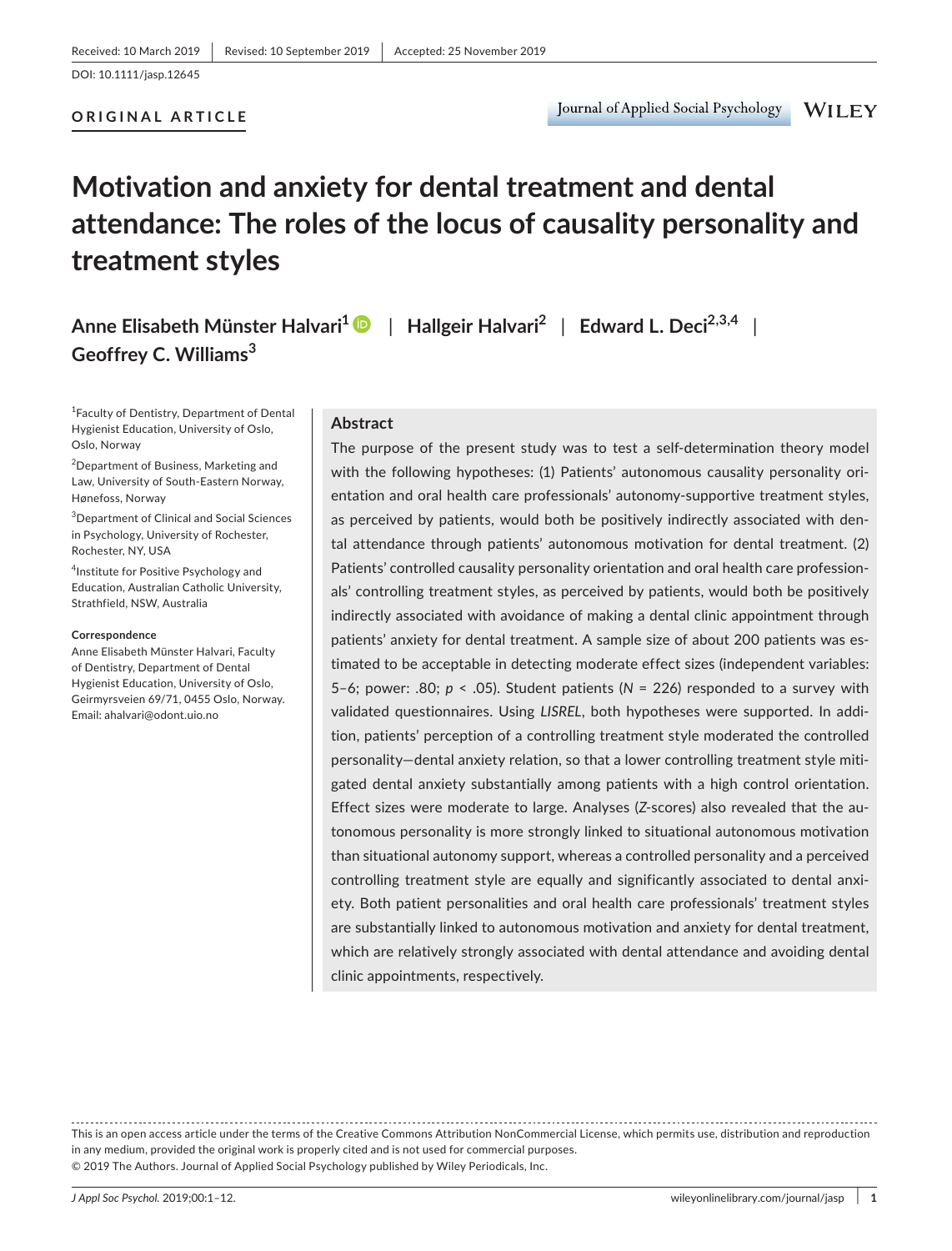## **1** | **INTRODUCTION**

The current study used the hierarchical model of motivation (Vallerand, 2000) to test a model in which locus of causality personality dispositions for dental health was expected to be indirectly associated, through situational motivation and anxiety for dental treatment, with dental attendance and avoiding making dental clinic appointments. As described by Vallerand (2000), these associations are explained as a spill-over or top-down effect from the contextual motivation level of dental health (i.e., autonomy and control causality orientations) to the situational motivation and anxiety level of dental treatment, which would predict attendance and avoidance behaviors. In addition, social contextual dental treatment styles were added to the model.

Social contextual dental treatment styles are important to investigate as they are linked to increase in autonomous motivation and reductions in anxiety for dental treatment, which both are shown associated with higher dental attendance and better oral health and functioning (Hägglin, Berggren, Hakeberg, & Ahlqwist, 1996; Halvari, Halvari, & Deci, 2017; Halvari, Halvari, Williams, & Deci, 2017). For the first time, locus of causality personality dispositions and dental treatment styles was modeled to study dental attendance and avoidance of making dental clinic appointments, through motivation and anxiety for dental treatment, and thus, was expected to extend the value of Self-Determination Theory (SDT; Deci & Ryan, 1985a, 2000) and its practical use in the dental field.

#### **1.1** | **Locus of causality**

deCharms (1971) described "origins" and "pawns" as individual's locus of causality dispositions predicting human behaviors. An origin is engaged in an activity because the person "wants to," feels doing it as a result of free choice, and believes in one's own effort to reach his goals. A pawn behaves because the person "has to", and feels that he is being coerced and forced to do an activity. Because external factors determine his fate, the person feels that there is not much he can do to change his behavior and outcome. Origin and pawn personal causation constructs are similar to the individual differences defined as autonomy and controlled causality orientations in SDT (Deci & Ryan, 1985a). Individual differences in autonomy and controlled causality orientations are defined in terms of whether one orients toward one's context seeing possibilities of self-determination and choice, or seeing external rewards and pressures (Ryan & Deci, 2017, p. 216). For instance, according to SDT (Deci & Ryan, 1987), an autonomy causality oriented person would orient toward the environment by creating options and possibilities for choice in accordance with their personality, to interpret the social context as more autonomy-supportive, tend to use identified and integrated self-regulations, and intrinsic motivation, and respond to the context surrounding them with interest. Conversely, a controlled causality oriented person would orient toward external contingencies and controls, by feeling pressured to satisfy important others by complying with their advice and suggestions, and organize their

behaviors based on deadlines and rewards. They would tend to interpret events as controlling.

Research on other fields than the dental field has found that an autonomy causality orientation is associated with autonomous motivation for health behavior and attendance in the program (Pavey & Sparks, 2010; Williams, Grow, Freedman, Ryan, & Deci, 1996) and autonomous work motivation (Lam & Gurland, 2008), which respectively, in turn, influenced intentions to reduce health-risk behavior after health-risk information (Pavey & Sparks, 2010) and job satisfaction and job identification commitment (Lam & Gurland, 2008). Other research indicates that autonomy causality orientations are positively associated with need satisfaction and adaptive functioning such as job performance and psychological adjustment (Baard, Deci, & Ryan, 2004), and job interview success among business school students (Tay, Ang, & Van Dyne, 2006). In a series of studies, Liu and colleagues (2011a, 2011b, 2011c) found that autonomy orientation was related to various work outcomes such as passion, creativity, organizational citizenship behavior, job involvement, and turnover. Among students, autonomy causality orientations have been positively associated with intrinsic regulation, the prototype of autonomous motivation (Hagger & Chatzisarantis, 2011; Hagger, Koch, & Chatzisarantis, 2015), attitude-behavior consistency (Koestner, Bernieri, & Zuckerman, 1992), relationship-maintaining behaviors (Knee, Patrick, Vietor, Nanayakkara, & Neighbors, 2002), and intrinsic and identified regulations (Kwan, Hooper, Magnan, & Bryan, 2011; Williams & Deci, 1996). Conversely, a control causality orientation has been associated with less adaptive outcomes such as Type A personality (Deci & Ryan, 1985b), self-handicapping (Knee & Zuckerman, 1998), and external regulation among students (Kwan et al., 2011).

In the dental field, recent research supports that a person who is autonomy causality oriented toward dental health would be autonomously motivated for dental treatment (Halvari, Halvari, Bjørnebekk, & Deci, 2012b). A person who is control or impersonal causality oriented toward dental health, or having an external locus of control, would be more controlled motivated or anxious for dental treatment (Halvari, Halvari, Williams, & et al., 2017; Poulton, Waldie, Thomson, & Locker, 2001). Research indicates that relative autonomy causality orientation at the domain-specific level of dental health not only predicts situational autonomous motivation and anxiety for dental treatment, but also behaviors such as dental attendance and oral hygiene self-care (Halvari et al., 2012b, Halvari, Halvari, Deci, 2017). This evidence indicates that both autonomous motivation and anxiety for dental treatment play important roles in the indirect association between the relative autonomy causality oriented personality and oral health care behaviors.

## **1.2** | **Perceived autonomy-supportive and controlling treatment styles**

Autonomy-supportive contexts are defined as "ones in which significant others offer choice, provide a meaningful rationale,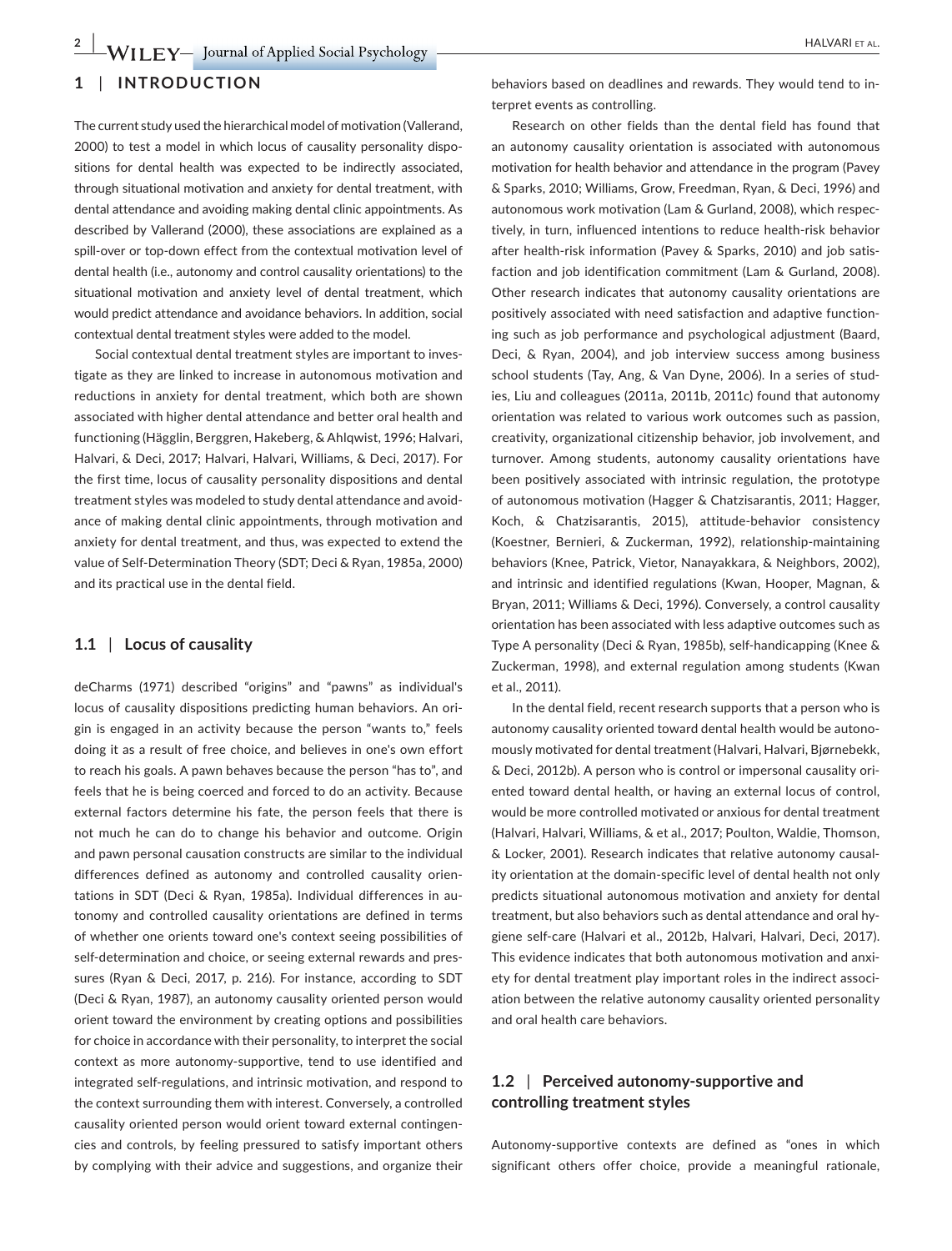minimize pressure, and acknowledge the target individual's feelings and perspectives" (Williams & Deci, 1996; Williams et al., 1996, p. 117). According to SDT (Ryan & Deci, 2017), autonomy support facilitates the satisfaction of the needs for autonomy, competence, and relatedness, which all three are essential to optimal development, integrity, and well-being. Failure to satisfy any of these needs will be manifested in diminished growth, integrity, and wellness. Experimental and cross-sectional research indicates that oral health care professionals' autonomy-supportive treatment styles positively influence autonomous motivation for dental treatment (Halvari & Halvari, 2006; Halvari et al., 2012b; Halvari, Halvari, & Deci, 2017; Halvari, Halvari, Bjørnebekk, & Deci, 2010), and positively affect dental attendance (Halvari et al., 2010). In addition, autonomous motivation for dental treatment has been positively associated with dental attendance (Halvari et al., 2010; Halvari, Halvari, Williams, et al., 2017). This pattern of results indicates that the indirect association between autonomy support and dental attendance goes through autonomous motivation for dental treatment.

Further, according to SDT, a thwarting or controlling health care professional would be associated with patients whose needs are frustrated, which is associated with greater ill-being and more impoverished functioning (Halvari, Halvari, Williams, et al., 2017; Ryan & Deci, 2017). Oral health care professionals are perceived as needs thwarting or controlling when they seduce, coerce, use tangible rewards, pressure, and punish their patients to make them feel, think, or behave in certain ways. Patients' perception of a controlling oral health care professional style is also associated with withdrawal of attention and affection when the patient does not enact the valued behaviors recommended, and thus, may thwart patients' needs for autonomy, competence, and relatedness (Halvari et al., 2010; Roth, Assor, Niemiec, Ryan, & Deci, 2009). Patient's data indicate that distressing dental experiences positively linked to dental anxiety has been oral health care professionals' treatment style perceived as non-understanding or controlling, a negative dentist who is perceived as angry or making condescending remarks, and perceived helplessness and embarrassment during dental treatment (Halvari et al., 2010; Halvari, Halvari, Williams, et al., 2017; Humphris & King, 2011; Moore, Birn, Kirkegaard, Brødsgaard, & Scheutz, 1993; Oosterink, Jongh, & Aartman, 2009). Patient's perception of oral health care professionals' controlling treatment style and dental anxiety have both been found positively linked with avoiding dental clinic appointments (Halvari et al., 2010; Halvari, Halvari, Williams, et al., 2017). This pattern of evidence indicates that the indirect link between patient's perception of a controlling treatment style and avoiding dental clinic appointments goes through dental anxiety.

#### **1.3** | **Hypotheses**

Based on the theory and evidence described above, we tested a model with the following hypotheses: (1) Patients' autonomy causality orientation and oral health care professionals' autonomysupportive treatment styles would both be positively indirectly

 **|** HALVARI et al. **3**

associated with dental attendance through patients' autonomous motivation for dental treatment. (2) Patients' controlled causality orientation and oral health care professionals' controlling treatment styles, as perceived by patients, would both be positively indirectly associated with avoidance of making a dental clinic appointment through patients' anxiety for dental treatment. Finally, treatment styles were expected to moderate the links between personality and dental anxiety. The research on such moderator effects is scarce, but a study by Grolnick and Ryan (1987) indicates that experimentally induced learning conditions that are controlling (in relation to less controlling conditions) resulted in more pressure and anxiety and less learning, presumably because they were more conducive to controlled motivation or an external locus of causality. Other research indicates that personalities who feel controlled by the environment and accept external influence were less anxious if the controlling treatment styles perceived by patients were reduced at the dental clinic (Halvari, Halvari, & Deci, in press). Thus, we hypothesized that (3) patient's perception of a controlling treatment style would moderate the positive link from a controlled causality orientation to dental anxiety, such that a reduction of patient's perception of oral health care professional's control (i.e., minimizing pressure) would reduce dental anxiety among those high in controlled orientation (in relation to those low in controlled orientation).

#### **2** | **METHOD**

#### **2.1** | **Participants**

Students from all study disciplines at the University of Oslo were invited to participate in the study. They were informed about the aims of the study and gave their informed consent to participate. No incentives were offered for participation. A total of 595 questionnaires were handed out and 226 were returned (38%). Participants' ages ranged from 18 to 46 years (*M* = 25.3, *SD =* 4.91). More females than males responded to the questionnaire (females = 71.2%).

The majority of participants evaluated their oral health as relatively good ("good," 16.4%; "fairly good," 38.1%; "very good," 32.7%; or "excellent," 8.4%), whereas 4.4% responded with "bad." About half of the participants visited a public clinic (55.1%) as they had access to free dental treatment due to age, whereas 44.9% had started treatment in the private "pay" system. Of the participants, 59.3% had a job besides the studies (hours/week: *M* = 8.63, *SD* = 10.10). Their financial situation at the moment was relatively good as 89.4 described it as good or very good, 9.7% as difficult, and 0.9% as very difficult.

#### **2.2** | **Translation of measures and their reliabilities**

All questionnaire measures described below were translated to Norwegian, and back-translated to English, and adapted following the procedures suggested by Beaton, Bombardier, Guillemin, and Ferraz (2000). Reliabilities of these scales are shown in Table 1.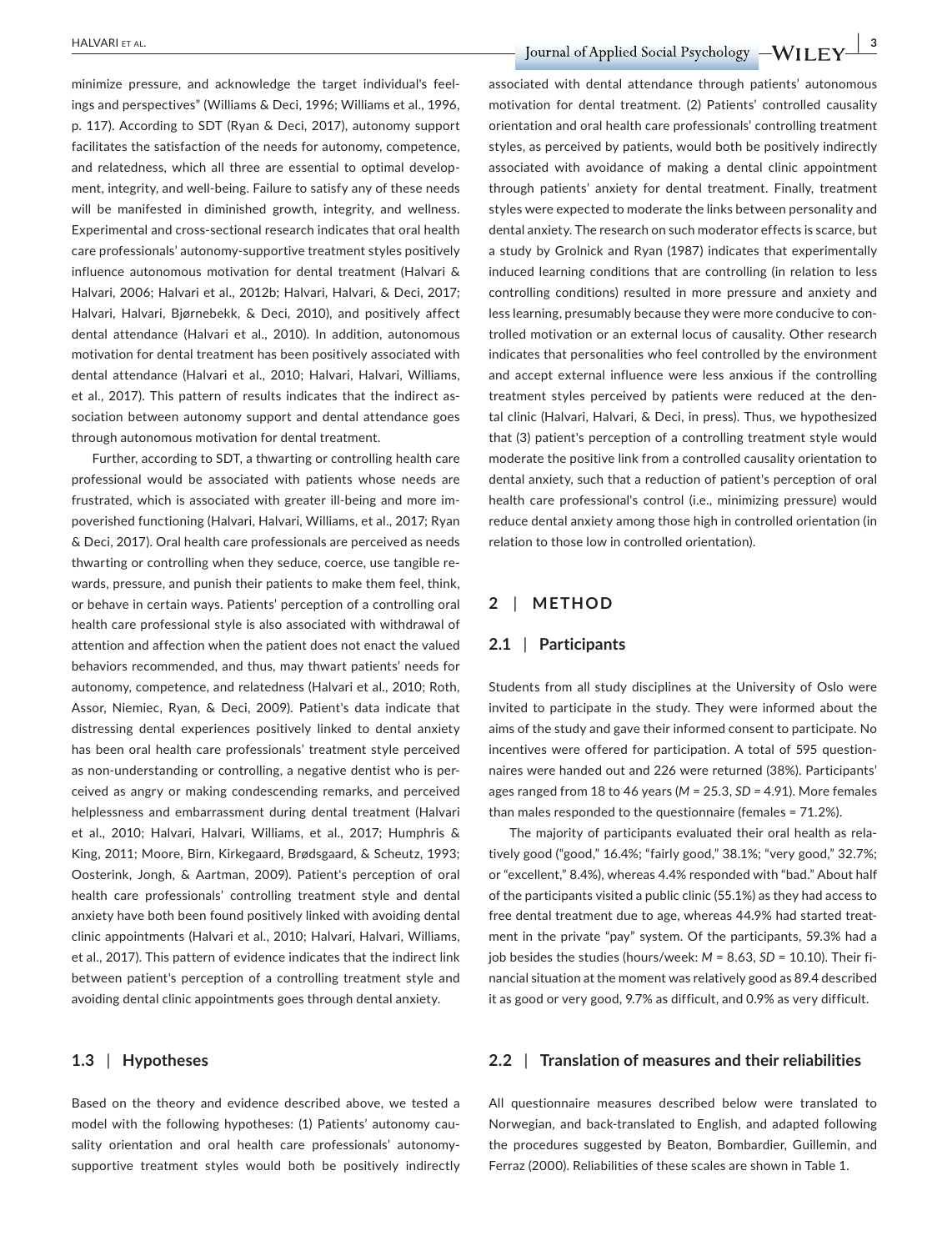| <b>I A BLE 1 4 DES SONS ANDES SONS ANDER SONS AND SONS AND A LA BLE 1 4 DES SONS ANDERS</b>                                                                                                                                    |                      |                    |                |                 |                |              |                                       |                                                                                                                                                                                                                                                                                                                                                                                                                |                     |           |                   |                |              |
|--------------------------------------------------------------------------------------------------------------------------------------------------------------------------------------------------------------------------------|----------------------|--------------------|----------------|-----------------|----------------|--------------|---------------------------------------|----------------------------------------------------------------------------------------------------------------------------------------------------------------------------------------------------------------------------------------------------------------------------------------------------------------------------------------------------------------------------------------------------------------|---------------------|-----------|-------------------|----------------|--------------|
| Variables                                                                                                                                                                                                                      | $\ddot{ }$           | $\dot{\mathbf{r}}$ | ကဲ             | 4.              | ທ່             | ó.           | $\ddot{\sim}$                         | ထဲ                                                                                                                                                                                                                                                                                                                                                                                                             | o.                  | 10.       | $\overline{11}$ . | 12.            | 13.          |
| 1. Autonomy orientation                                                                                                                                                                                                        | $\mathbf{I}$         |                    |                |                 |                |              |                                       |                                                                                                                                                                                                                                                                                                                                                                                                                |                     |           |                   |                |              |
| 2. Control orientation                                                                                                                                                                                                         | 60                   | $\mathbf{I}$       |                |                 |                |              |                                       |                                                                                                                                                                                                                                                                                                                                                                                                                |                     |           |                   |                |              |
| 3. Autonomy support                                                                                                                                                                                                            | $.34***$             | $-.22***$          | $\sf I$        |                 |                |              |                                       |                                                                                                                                                                                                                                                                                                                                                                                                                |                     |           |                   |                |              |
| 4. Controlling style                                                                                                                                                                                                           | $-0.20$ ***          | $.28***$           | $-.68***$      | $\mathbf{I}$    |                |              |                                       |                                                                                                                                                                                                                                                                                                                                                                                                                |                     |           |                   |                |              |
| 5. Autonomous<br>motivation                                                                                                                                                                                                    | $.46***$             | $-13*$             | $40**$         | $-.31***$       | $\mathbf{I}$   |              |                                       |                                                                                                                                                                                                                                                                                                                                                                                                                |                     |           |                   |                |              |
| 6. Dental anxiety                                                                                                                                                                                                              | $-16*$               | $.29***$           | $-0.33***$     | $.42***$        | $-.32***$      | $\mathbf{I}$ |                                       |                                                                                                                                                                                                                                                                                                                                                                                                                |                     |           |                   |                |              |
| 7. Dental attendance                                                                                                                                                                                                           | $\stackrel{*}{\neq}$ | $\overline{C}$     | $.31***$       | $-.27***$       | $.56***$       | $-.17**$     | ī                                     |                                                                                                                                                                                                                                                                                                                                                                                                                |                     |           |                   |                |              |
| 8. Avoiding appointments                                                                                                                                                                                                       | $-0.7$               | $.17**$            | $-.20***$      | $.33***$        | $-0.29***$     | $.54***$     | $-.26***$                             |                                                                                                                                                                                                                                                                                                                                                                                                                |                     |           |                   |                |              |
| 9. Gender                                                                                                                                                                                                                      | $-0.06$              | $-12$              | $-0.02$        | $-0.01$         | $-14*$         | $-16**$      | $-12$                                 | $-0.7$                                                                                                                                                                                                                                                                                                                                                                                                         | $\mathbf{I}$        |           |                   |                |              |
| 10. Age                                                                                                                                                                                                                        | $.21***$             | $\overline{6}$     | $\overline{0}$ | $\overline{0}$  | $.16**$        | 60           | $-10$                                 | $\overline{C}$                                                                                                                                                                                                                                                                                                                                                                                                 | 60                  |           |                   |                |              |
| 11. Work (hrs/week)                                                                                                                                                                                                            | $\overline{0}$       | $\frac{8}{2}$      | $\overline{C}$ | $-0.7$          | .13            | $-10$        | 07                                    | $-0.4$                                                                                                                                                                                                                                                                                                                                                                                                         | $-12$               | .22       |                   |                |              |
| 12. Problems economy                                                                                                                                                                                                           | $-0.01$              | $-0.4$             | $-0.8$         | $\overline{11}$ | $-0.01$        | $-0.4$       | .12                                   | $60$ .                                                                                                                                                                                                                                                                                                                                                                                                         | $-06$               | .23       | $-12$             | $\overline{1}$ |              |
| 13. Education                                                                                                                                                                                                                  | $\ddot{4}$           | $\overline{6}$     | $-0.03$        | $\overline{C}$  | $\overline{6}$ | $-0.02$      | $-0.5$                                | $\overline{11}$                                                                                                                                                                                                                                                                                                                                                                                                | $-0.02$             | $.55***$  | $.21***$          | 08             | Ï            |
| Mean                                                                                                                                                                                                                           | 4.85                 | 3.70               | 5.05           | 2.20            | 4.43           | 2.24         | 2.25                                  | 1.48                                                                                                                                                                                                                                                                                                                                                                                                           | 1.29                | 25.3      | 8.63              | 2.67           | 3.81         |
| Standard deviation                                                                                                                                                                                                             | 1.28                 | 1.34               | 1.24           | $1.13$          | 1.50           | 0.98         | 0.82                                  | 0.97                                                                                                                                                                                                                                                                                                                                                                                                           | 0.45                | 4.91      | 10.1              | 0.77           | 1.45         |
| Skewness                                                                                                                                                                                                                       | $-0.51$              | $-0.03$            | $-0.59$        | 1.09            | $-0.12$        | 0.91         | $-0.49$                               | 2.26                                                                                                                                                                                                                                                                                                                                                                                                           | 0.95                | 1.72      | 1.34              | $-0.07$        | $-0.04$      |
| Reliability $(\alpha)$                                                                                                                                                                                                         | 86.                  | 84                 | 90             | .86             | 90             | 90           | $\begin{array}{c} \hline \end{array}$ | $\begin{array}{c} \rule{0pt}{2ex} \rule{0pt}{2ex} \rule{0pt}{2ex} \rule{0pt}{2ex} \rule{0pt}{2ex} \rule{0pt}{2ex} \rule{0pt}{2ex} \rule{0pt}{2ex} \rule{0pt}{2ex} \rule{0pt}{2ex} \rule{0pt}{2ex} \rule{0pt}{2ex} \rule{0pt}{2ex} \rule{0pt}{2ex} \rule{0pt}{2ex} \rule{0pt}{2ex} \rule{0pt}{2ex} \rule{0pt}{2ex} \rule{0pt}{2ex} \rule{0pt}{2ex} \rule{0pt}{2ex} \rule{0pt}{2ex} \rule{0pt}{2ex} \rule{0pt}{$ | $\bar{\phantom{a}}$ | $\bar{1}$ | $\overline{1}$    | $\bar{1}$      | $\mathbf{I}$ |
| with a company of the state of the state of the state of the state with a state of the state of the state of the state of the state of the state of the state of the state of the state of the state of the state of the state |                      |                    |                |                 |                |              | -<br>-<br>-<br>-<br>-                 | FOICAL ADDON                                                                                                                                                                                                                                                                                                                                                                                                   |                     |           |                   |                |              |

variables **TABLE 1** Zero-order correlations<sup>a</sup> and descriptive statistics among variables  $\frac{1}{2}$ rrelatione<sup>8</sup> and descriptive statistics  $\frac{3}{6}$  $\vec{c}$  $7<sub>en</sub>$ TABLE 1 Note: N = 226. Gender: 1 = females; 2 = males. Effect sizes for correlation coefficients: Small = .10; Medium = .30; Large = .50 (Cohen, 1992). *Note: N* = 226. Gender: 1 = females; 2 = males. Effect sizes for correlation coefficients: Small = .10; Medium = .30; Large = .50 (Cohen, 1992). <sup>a</sup>Pearson correlations, except Spearman's point biserial correlations involving gender.

aPearson correlations, except Spearman's point biserial correlations involving gender.

 $*_{p}$  < .05;  $*_{p}$  < .01;  $*_{p}$  < .001, two-tailed tests. \**p* < .05; \*\**p* < .01; \*\*\**p* < .001, two-tailed tests.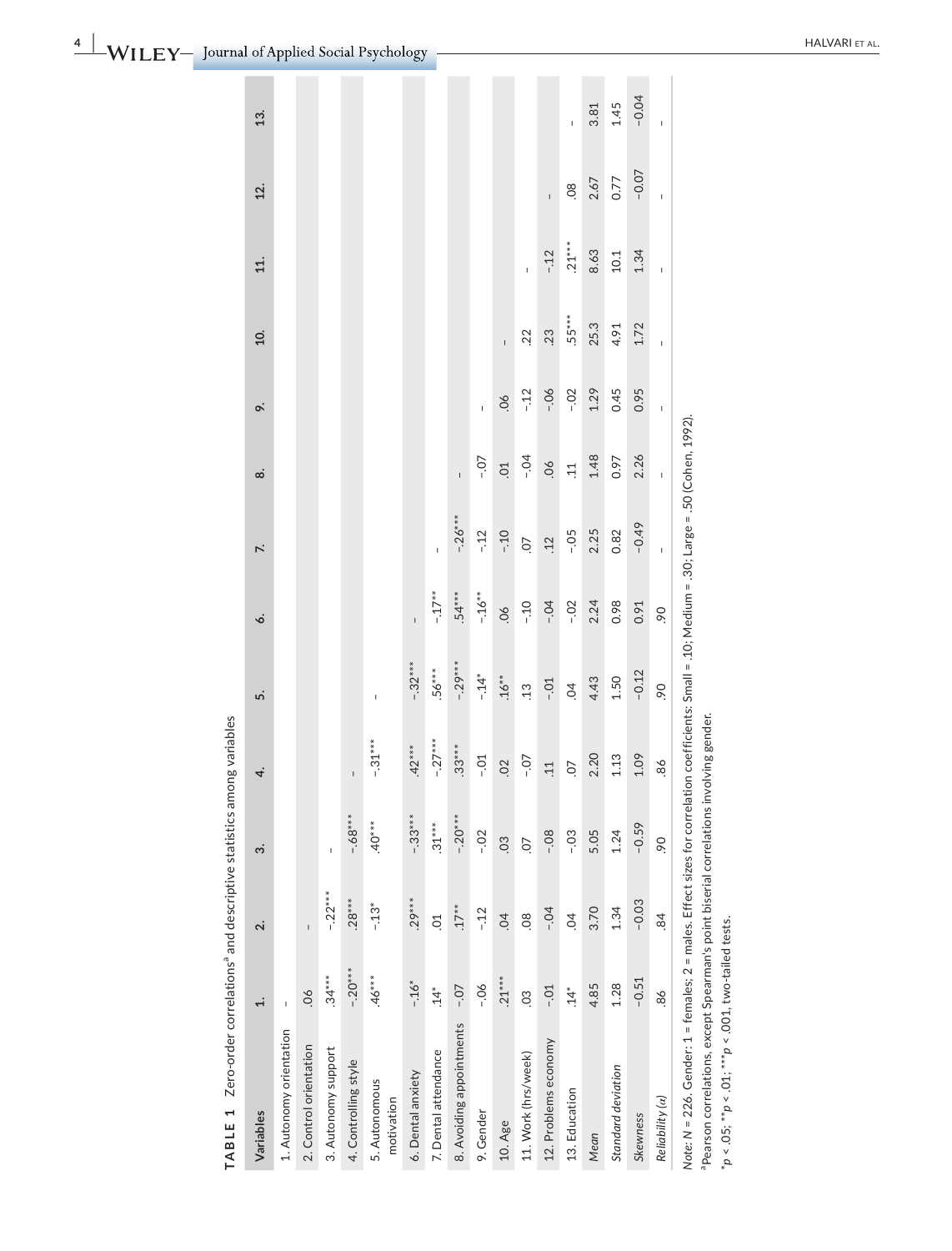#### **2.3** | **Design of questionnaire and analyses**

Before the participants responded to the items in the questionnaire, they were introduced to their own clinic context by the following instructions and questions: "Think back to your last visit to a dental hygienist or dentist. It is important that you try to think about the treatment and your experiences with this oral health care professional." This introduction was followed by questions on who this oral health care professional was (a dental hygienist or a dentist, a female or a male), the number of visits to this oral health care professional, type of clinic (private or public), and time since last visit. "If you answered "dental hygienist" in question 1, please have this person in mind and answer the following questions with reference to your dental hygienist. However, if you answered "dentist" in question 1, please answer the following questions with reference to your dentist." Of the respondents, 84% recalled their dentist.

A sample size of about 200 patients was estimated to be acceptable in detecting moderate effect sizes for multiple correlation analysis (independent variables: 5–6; power: .80; *p* < .05) (Cohen, 1992).

*Autonomy and Controlled Orientation* was assessed with the Dental Care Causality Orientation Scale adapted from the Exercise Causality Orientations Scale (Rose, Markland, & Parfitt, 2001) and the General Causality Orientations Scale (Deci & Ryan, 1987). A sample of the six scenarios is: "Imagine: You are at your oral health care professional's office and have been told that there is some damage from brushing. Your first reaction will probably be": (a) "I will talk to my oral health care professional to find out what I can do to take care of my oral health in the best way in the future" (Autonomy); (b) "I will have a guilty conscience and feel that I have to improve how I brush my teeth" (Controlled). Responses were from 1 (very unlikely) to 7 (very likely). The items were averaged within each subscale. Reliability and validity indications of the scale were acceptable in the study by Halvari and colleagues (2017), with Cronbach's alpha coefficients of .76 (Autonomy) and .69 (Controlled). In the current study, the alpha reliability coefficients were .86 and .84, respectively.

*Perceived Autonomy Support* was measured with the 6-item version of the modified Health Care Climate Questionnaire (Williams et al., 1996), which was adapted to oral health care. A sample item is: "I feel that my oral health care professional has provided me choices and options." Responses could vary from 1 (*strongly disagree*) to 7 (*strongly agree*). In the current study, the alpha reliability coefficient was .90.

*Perceived Controllingness at the Dental Clinic* was measured with the Perceived Controlling Style at the Dental Clinic Questionnaire (PCSDCQ; Halvari, Halvari, Bjørnebekk, & Deci, 2012a). The six items are intended to measure clinic conditions that may (1) Threaten satisfaction of the need for autonomy, which means that people experience less choice and believe that their actions are other-initiated (de Charms, 1968). Sample item: "I feel that the oral health care professional will do what he/she wants and not listen to me when I sit in the chair." (2) Threaten fulfillment of the need for competence, which means that people experience that they are *not* capable of

 $\frac{HALVARI ET AL}{IEN}$   $\frac{HALVARI ET AL}{IEN}$ 

acting effectively to attain desired results (White, 1959). Sample item: "When my teeth are being examined, I feel underestimated and humiliated." (3) Threaten fulfillment of the relatedness need which involves an experience of *not* being safely attached to and understood by others (Baumeister & Leary, 1995). Sample item: "My oral health care professional does not see me as a person, he/she sees only my teeth." Participants responded to the items on a 1 (*strongly disagree*) to 7 (*strongly agree*) scale. For additional reliability and validity indications of the PCSDCQ, see (Halvari et al., 2010, 2012a, 2013). In the current study, the  $\alpha$  reliability coefficient was .86.

*Autonomous Motivation for Treatment* was measured with the Self-Regulation Questionnaire for Dental Treatment (SRQDT; Halvari et al., 2010). The scale comprises six items for autonomous motivation for treatment. Participants responded to the items following two stems: "I decided to enter treatment with my dental professional because: …" and "If I remain in treatment it will probably be because:", using a 7-point scale ranging from 1 (*not true at all*) to 7 (*very true*). Two sample items for autonomous motivation are: (1) "Going to treatment has become a natural habit for me," and (2) "I experience going to treatment as personally important." The items were averaged to reflect autonomous motivation. Reliability and validity indications for the SRQDT are presented elsewhere (Halvari et al., 2010). In the current study, the alpha reliability coefficient was .90.

*Anxiety for Dental Treatment* was measured by the 5-item Modified Dental Anxiety Scale (Humphris, Crawford, Hill, Gilbert, & Freeman, 2013). An example item is: "If you were sitting in the waiting room (waiting for treatment), how would you feel?" Participants responded on a 5-point scale ranging from 1 (*not anxious*) to 5 (*extremely anxious*). The items were averaged to reflect anxiety for dental treatment. In an UK study, the reliability (α) of this scale was .89; test-retest was .82 (Humphris et al., 2013). In the current study, Cronbach's α was .90.

*Assessment of clinic attendance and avoidance of dental appointments.* Clinic attendance was measured with this question: "In general, would you say you visit your dental professional: regularly (score 3), occasionally (score 2), or only when you are in pain/or trouble (score 1)". This scale is the same as used frequently in research on dental attendance (Humphris et al., 2013). The measure of avoiding making a dental appointment is from the Dental Fear Survey (Milgrom, Weinstein, & Getz, 1995). Its focus is on avoidance of dentistry and consists of the following two questions: "Has fear or worry ever caused you to put off making an appointment (1) with a dental hygienist?; (2) with a dentist?" Responses were 1 (*never*), 2 (*once or twice*), 3 (*a few times*), 4 (*often*), and 5 (*nearly everytime*). The items were averaged to reflect avoiding appointments.

#### **2.4** | **Background assessments**

Gender (1 = *female* and 2 = *male*). Age was indicated in *years*. Educational level and socioeconomic status information were taken care of by the following three questions: (1) "What is your highest completed education?" Response alternatives were from 1 (*junior*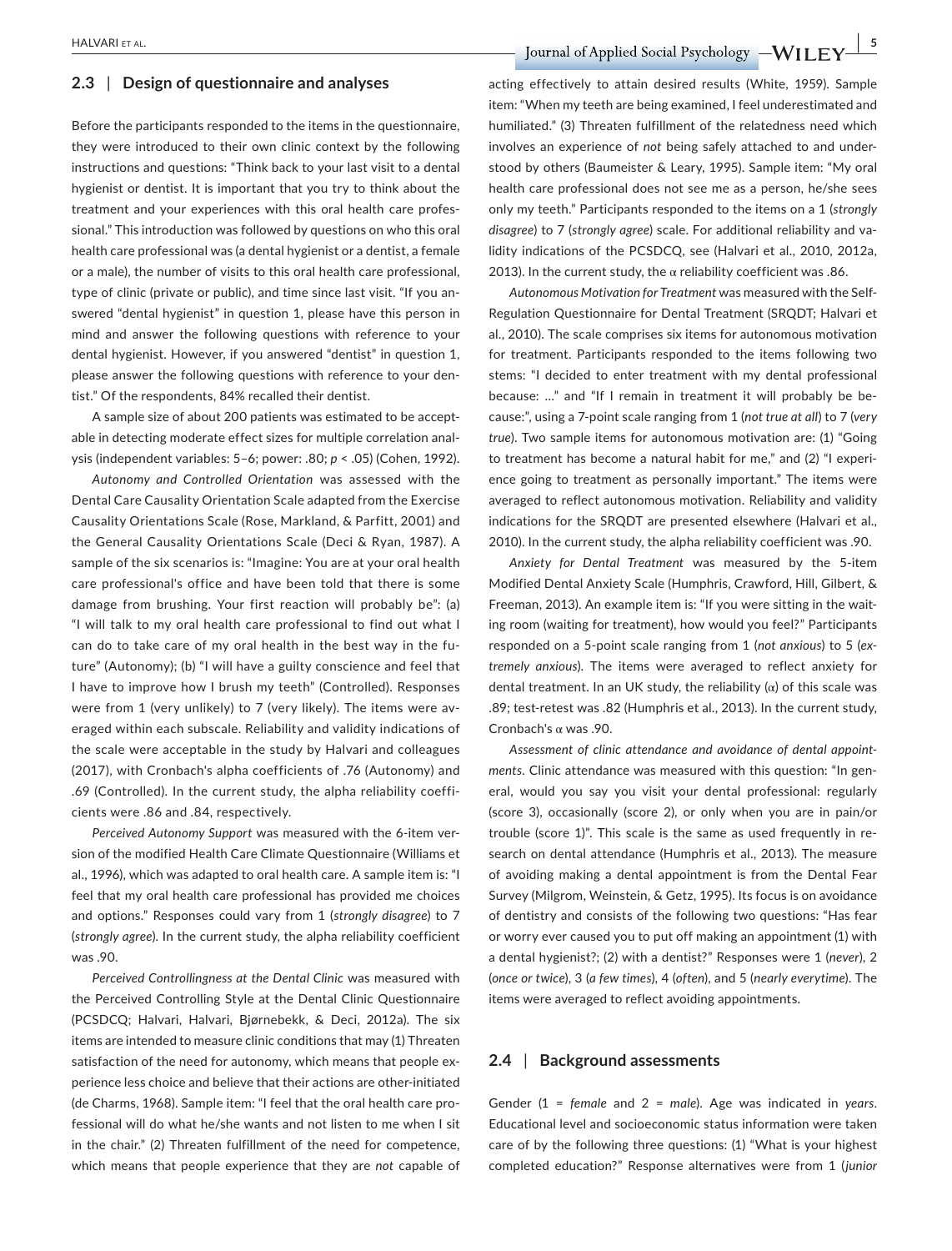*or senior high school*) to 5 (*university or university college education of more than 5 years*). (2) "How many *hours* per week do you work for income?" (3) "How would you describe your financial situation at the moment?" Response alternatives were from 1 (*very good*) to 5 (*very difficult*).

#### **3** | **RESULTS**

## **3.1** | **Sample evaluation, descriptive statistics, and reliability**

Sample information (*N* = 226) indicates that the majority of participants had visited an oral health care professional last year (70.2%), whereas 19.6% had visited a clinic 2–3 years ago, and 10.2% as long as 4–7 years ago. These results are almost the same as in other samples used in Norway in which 71.7% (N = 322; Halvari, Halvari, & Deci, 2017) and 78.9% (*N* = 156; Halvari et al., 2012b) had visited their oral health care professional last year. The present measure used to measure dental attendance was the same as Humphris et al. (2013) used in their validation study of the Modified Dental Anxiety Scale, that is "visiting the dentist" measured with the following response alternatives; "regular," "occasional," and "when in pain/or trouble." A cross-tabulation of these two measures yielded that 89.7% of "regular" attenders had visited their oral health care professional last year, as recommended by oral health care authorities in Norway, whereas only 48.5% and 49% of those responding "occasional" and "when in pain", respectively, did the same. The Effect Size (ES) was large: ES = .46;  $X^2$  = 61.64,  $p < .001$ . The total distribution of scores was for "regularly" (48.7%, *n* = 110), "occasionally" (27.4%, *n* = 62), and for "when in pain" (23.9%, *n* = 54). This indicates that the measure of dental attendance is appropriate and valid.

The other dependent measure avoiding making a dental clinic appointment has a somewhat high skewness (2.26 in relation to a cut-off = 2.0), but are according to Kline (2005) acceptable for use in *SEM* analysis and in analysis of indirect links. A closer look at the distribution of scores for this variable yields that 73.5% never avoids their appointments, but as many as 60 participants have done it several times (26.5%). Thus, this measure is appropriate, in particular because it is an important indicator of the oral health of participants. In addition, with 26.5% of participants avoiding appointments, this indicates that the sample is appropriate, that is, has successfully recruited participants not possible to reach due to avoidance in dental treatment settings. The distribution of scores for this measure of avoiding making a dental clinic appointment corresponds well with another sample used Halvari, Halvari, and Deci (2017), in which 22.4% (*n* = 72) of the sample (*N* = 322) had avoided dental appointments (skew  $= 2.1$ ).

The means, standard deviations, skewness values, and reliabilities for all variables are found in Table 1. All reliability coefficients are acceptable and above .84. Skewness values are acceptable. Dental anxiety (skew = .91) and a controlling treatment style (skew = 1.09) were among the variables with the highest skewness, but within an

acceptable normal distribution for use in parametric statistics (Kline, 2005). For example, dental anxiety had a mean score of 11.2 in the current sample (2.24 pr. item X 5 items, see Table 1). This mean value for dental anxiety is almost the same as the mean value presented by Humphris et al. (2013) in their validation study of the Modified Dental Anxiety Scale. Of the participants, 54.4% had low scores (5–10; "not anxious"), 26.1% had moderate scores (11–15; "quite anxious"), and 19.5% had high scores (16–25; "very and extremely anxious"). Those with extreme dental anxiety (DA ≥ 19) were somewhat lower in the present sample (10.6%) compared to the Humphris et al. (2013) study (11.6), and the reliability coefficients (α) were .90 and .92, respectively. Hence, the sample is in accordance with similar research done in the UK, evaluated in relation to the distribution of the main intervening dental anxiety variable in the present study. Regarding the perceived controlling treatment style, 55.8% responded with low scores (7–12; "disagree"), 33.6% with moderate scores (13–24; "somewhat agree"), and 10.6% responded with high scores (25–36; "agree"). Because all variables illustrated in the theoretical model (see Figure 1) had acceptable skewness values (see Table 1), we used *SEM* to test the model.

#### **3.2** | **Hypotheses testing**

#### **3.2.1** | **Theoretical model**

The zero order correlations in Table 1 are all in line with the hypotheses. In addition, compared to males, females had significantly higher scores on autonomous motivation and dental anxiety. The correlation between age and both autonomy orientation and autonomous motivation was significantly positive, and education correlated significantly positively with autonomy orientation. Thus, the *SEM* was tested controlling for gender, age, and education.

#### **3.2.2** | **Structural equation modeling**

Structural equation modeling (LISREL, version 8.80) was used to test the model (Figure 1). The interaction term and the one-item dental attendance variable were treated as observed variables, and the error variance was set to 15% of the squared standard deviation as recommended in the literature (Anderson & Gerbing, 1988). All other variables in the model are latent, but due to the large number of variables and indicators (i.e., scale items) relative to the sample size, three parcels were created as indicators for each variable in order to simplify the model—as recommended by Little, Cunningham, Shahar, and Widaman (2002). In testing the model in Figure 1, factor loadings for items/ parcels are all significant, and they are (loadings in parentheses) for autonomy causality orientation (.76, .77, .86), for controlled causality orientation (.71, .79, .89), for perceived autonomy support (.84, .86, .87), for perceived controllingness (.75, .81, .85), for dental anxiety (.69, .72, .91), for autonomous motivation (.61, .77, .84), and for avoiding dental clinic appointments (.87, .95).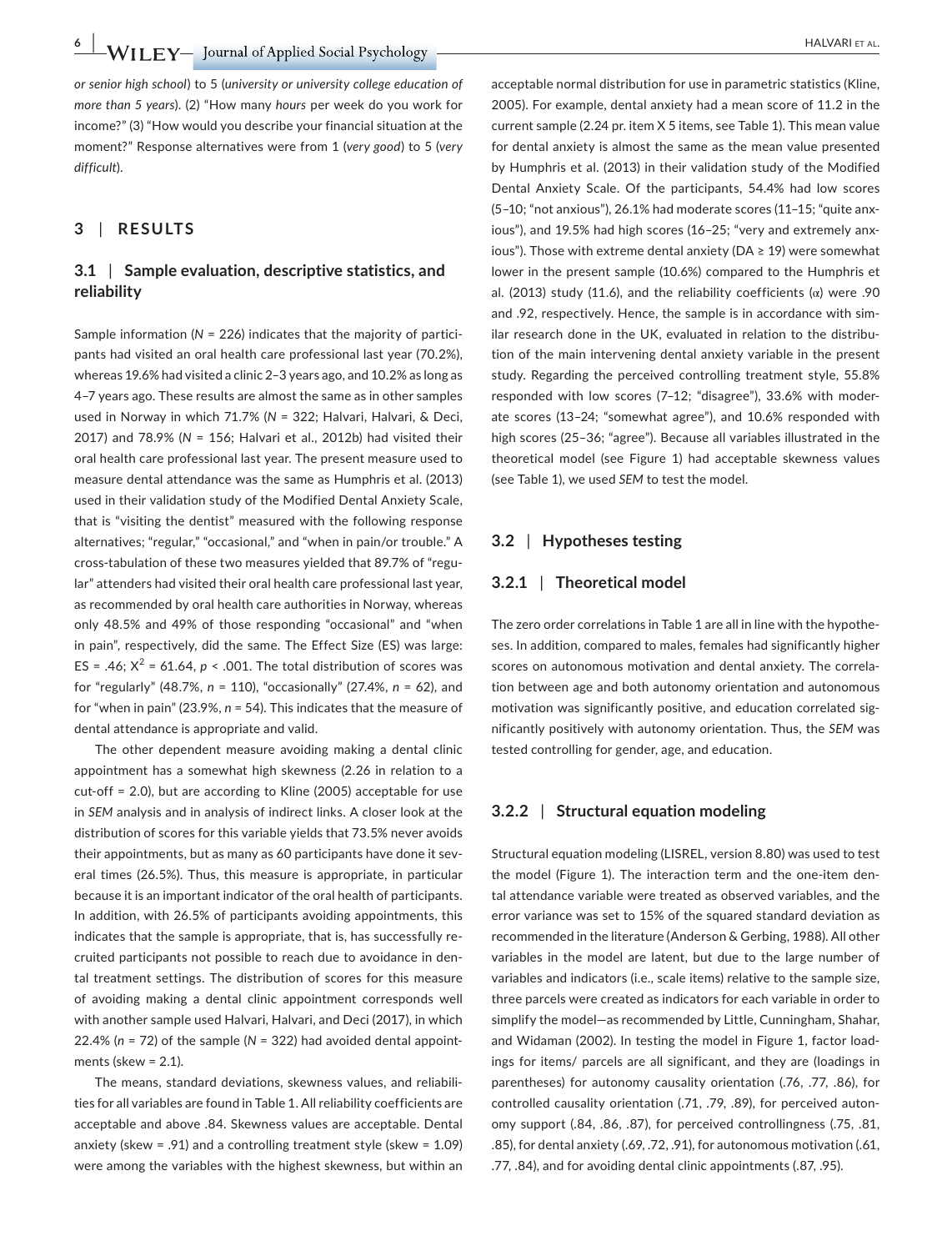

**FIGURE 1** Standardized parameter estimates in the latent structural equation model of dental attendance and avoiding appointments. \**p* < .05; \*\**p* < .01; \*\*\**p* < .001. NS = Not Significant. Due to presentation clarity, all factor loadings are presented in the Method Section. This *SEM* was simultaneously controlled for gender, age, and education. The results yielded no significant links for education, but age was positively correlated with both autonomy orientation (.22, *t* = 2.43, *p* < .05) and autonomous motivation (.14, *t* = 2.21, *p* < .05), and females (relative to males) scored higher on autonomous motivation (−.15, *t* = 2.17, *p* < .05). Fit indices for the complete model were [*X*<sup>2</sup> (*df* = 242, *N* = 226) = 478.08, *p* < .001; RMSEA (90% CI) = .066 (.057, .074); CFI = .95; IFI = .95; SRMR = .084]. Effect sizes for parameter estimates: Small = .10; Medium = .30; Large = .50, and for *R*<sup>2</sup> : Small = .02; Medium = .15; Large = .35 (Cohen, 1992)

To evaluate the fit of the model tested, we used the chi-square likelihood ratio (*X<sup>2</sup>* ), the Root Mean Square Error of Approximation (RMSEA), the Comparative Fit Index (CFI), and the Incremental Fit Index (IFI) as recommended (Bollen, 1989; Hu & Bentler, 1999). A good fit should have a value close to or lower than .06 for the RMSEA, a value close to or lower than .08 for the SRMR, and a value close to or higher than .95 for the CFI and IFI.

#### **3.2.3** | **Empirical models**

The measurement model for Figure 1 is tested with all variables and indicators and find to fit the data well  $[X^2 \text{ (df = 216, N = 226)}$ = 415.70, *p* < .001; RMSEA (90% CI) = .064 (.055, .073); CFI = .96; IFI = .96; SRMR = .066]. In this measurement model, all factor loadings were significant. The structural model was tested with this measurement model included and also yielded a good fit [*X*<sup>2</sup> (*df* = 242, *N* = 226) = 478.08, *p* < .001; RMSEA (90% CI) = .066 (.057, .074); CFI = .95; IFI = .95; SRMR = .084]. The standardized parameter estimates are shown in Figure 1.

## **3.3** | **Tests of indirect links**

The indirect links in Figure 1 (hypotheses 1 and 2) are tested simultaneously with the *SEM* (see Table 2). It is interesting to note that autonomy causality orientation seems to be effective both in relation to high dental attendance and in relation to low avoidance through autonomous motivation and dental anxiety, respectively. Controlled causality orientation is indirectly linked with avoiding dental clinic appointments through dental anxiety. Autonomy support seems to function well for high dental attendance through autonomous motivation, and a perceived controlling treatment style for high avoidance through dental anxiety. These results confirm hypotheses 1 and 2.

## **3.3.1** | **Personality and social context linked with motivation and anxiety: Contrasted correlations**

The personality at the domain-specific level represented by autonomy causality orientation predicted autonomous treatment motivation more strongly (.57, *p* < .001) than the social contextual autonomy-supportive treatment style (.30, *p* < .001) (*Z* = 3.60, *N* = 226, *p* < .001). The controlled causality orientation (.37, *p* < .001) and the perceived controlling treatment style (.30, *p* < .001) were equally positively significantly associated with dental anxiety (Z = 0.83, *N* = 226, *p* = .40).

#### **3.3.2** | **Moderator analyses**

We used *SEM* to test the moderator hypothesis. It was hypothesized that a perceived controlling treatment style would moderate the positive link from a controlled causality orientation to dental anxiety, such that perception of a reduced professional's control (i.e., minimizing pressure) would reduce dental anxiety among those high in control orientation (in relation to those low in controlled orientation). The unstandardized regression coefficients indicated that both the centered controlled causality orientation (.28, *p* < .001) and the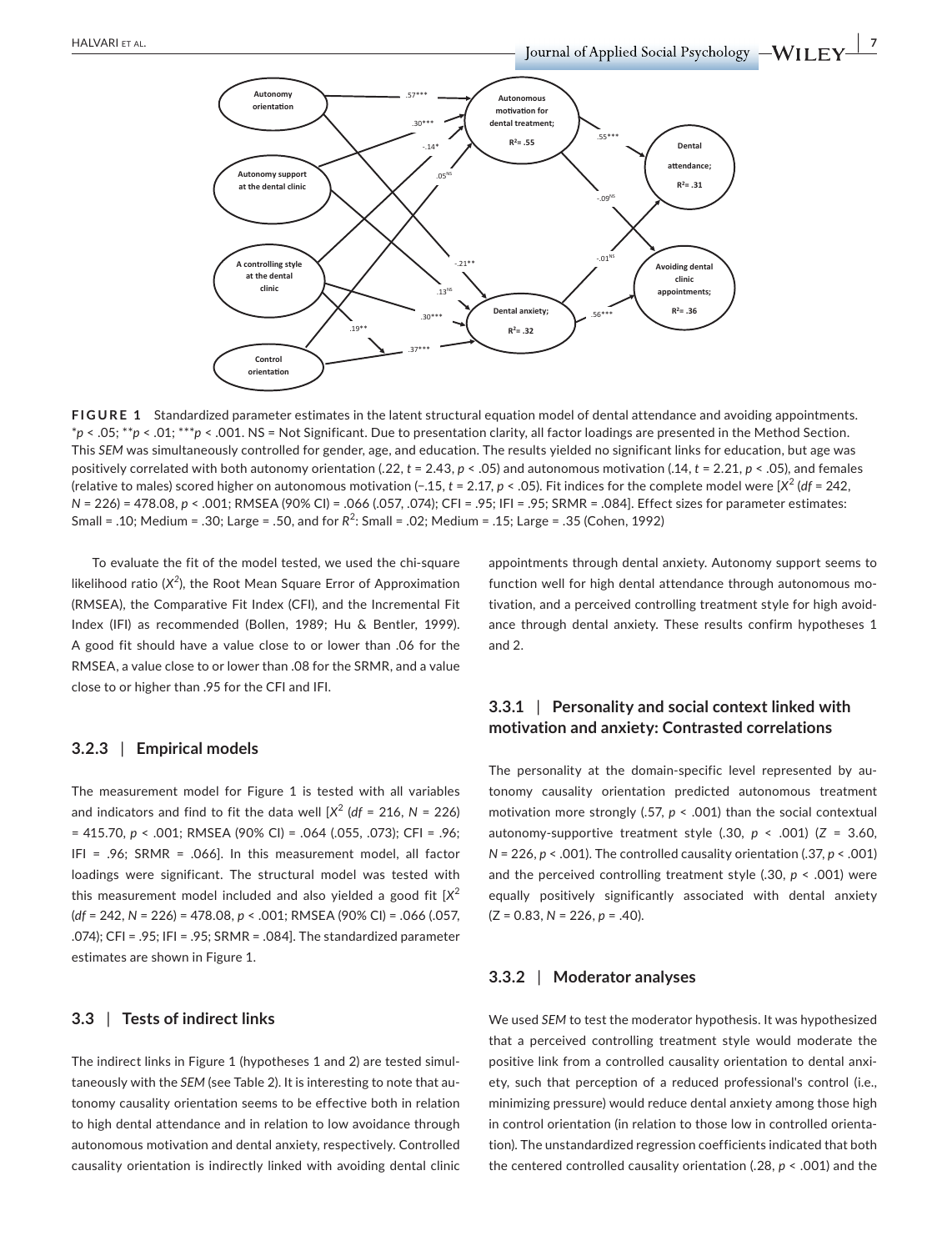#### **TABLE 2** LISREL tests of indirect links emerging in Figure 1

| Independent variable       |               |                       |               | <b>Dependent variable</b> |                     |           | a*b path  | 95% CI |        |
|----------------------------|---------------|-----------------------|---------------|---------------------------|---------------------|-----------|-----------|--------|--------|
| (IV)                       |               | Mediator (M)          |               | (DV)                      | Effect <sup>a</sup> | <b>SE</b> | Z         | Lower  | Upper  |
| 1. Autonomy<br>orientation | $\rightarrow$ | Autonomous motivation | $\rightarrow$ | Dental attendance         | .22                 | .04       | $5.18***$ | .17    | .37    |
| 2. Control orientation     | $\rightarrow$ | Autonomous motivation | $\rightarrow$ | Dental attendance         | .05                 | .03       | 1.73      | $-.03$ | $-.15$ |
| $3. CO \times CS$          | $\rightarrow$ | Dental anxiety        | $\rightarrow$ | Dental attendance         | $-.00$              | .01       | $-.09$    | $-.02$ | .02    |
| 4. Autonomy<br>orientation | $\rightarrow$ | Dental anxiety        | $\rightarrow$ | Avoiding<br>appointments  | $-.17$              | .06       | $-2.99**$ | $-.11$ | $-.35$ |
| 5. Control orientation     | $\rightarrow$ | Dental anxiety        | $\rightarrow$ | Avoiding<br>appointments  | .18                 | .05       | $3.82***$ | .15    | .35    |
| $6. CO \times CS$          | $\rightarrow$ | Dental anxiety        | $\rightarrow$ | Avoiding<br>appointments  | .12                 | .05       | $2.43*$   | .03    | .23    |
| 7. Autonomy support        | $\rightarrow$ | Autonomous motivation | $\rightarrow$ | Dental attendance         | .12                 | .06       | $2.10*$   | .01    | .17    |
| 8. Controlling style       | $\rightarrow$ | Dental anxiety        | $\rightarrow$ | Dental attendance         | $-.02$              | .05       | $-.38$    | $-.04$ | .04    |
| 9. Autonomy support        | $\rightarrow$ | Autonomous motivation | $\rightarrow$ | Avoiding<br>appointments  | .04                 | .09       | .52       | $-.10$ | .18    |
| 10. Controlling style      | $\rightarrow$ | Dental anxiety        | $\rightarrow$ | Avoiding<br>appointments  | .20                 | .09       | $2.30*$   | .06    | .34    |

*Note:* a-path = IV → M; b-path = M → DV. Indirect links # 2,3,48, and 9 were not a priori hypothesized.

Abbreviations: CO, Control Orientation; CS, Controlling Style.

<sup>a</sup>Effect size for indirect effect: Small = .01; Medium = .09; Large = .25 (Cohen, 1988; Shrout & Bolger, 2002).

\**p* < .05; \*\**p* < .01; \*\*\**p* < .001.



**FIGURE 2** Simple regression lines depicting the relationship between control orientation and dental anxiety at specified values of a controlling treatment style

perceived controlling treatment style (.35, *p* < 001) predicted dental anxiety. In addition, perception of a controlling treatment style (CS) moderated the association between a controlled causality orientation (CO) and dental anxiety (.22, *p* < .01). This result confirmed hypothesis 3. The regression lines for the cross-product or interaction are shown in Figure 2. This was done by plotting centered values

of one standard deviation (*SD*) below the mean and values of one standard deviation above the mean of the variables in the following formula proposed by West, Aikin, and Krull (1996, pp. 35–36):  $Y = b_0$ +  $(b_1X)$  +  $(b_2W)$  +  $(b_3XW)$ , where  $b_0$  is the intercept,  $b_1$  to  $b_3$  are the unstandardized regression coefficients, *X* represents the perceived controlling treatment style, and *W* represents the controlled causality orientation.

## **4** | **DISCUSSION**

The SDT process model of dental attendance and avoiding dental clinic appointments fit the data well. Both autonomy causality orientation and autonomy support were positively associated with autonomous motivation for dental treatment, which was positively linked with dental attendance. In addition, the analysis indicated that the positive links between both autonomy causality orientation and autonomy support, respectively, and dental attendance were indirect through autonomous motivation. Conversely, both the controlled causality orientation and patient's perception of oral health care professionals' controlling treatment style predicted dental anxiety, which was linked with high avoidance of dental clinic appointments. The results indicated that the positive links between both the controlled causality orientation and a perceived controlling treatment style, respectively, and avoidance of dental clinic appointments, were indirect through dental anxiety.

This is the first study showing that both an autonomy causality orientation at the domain-specific level of personality and an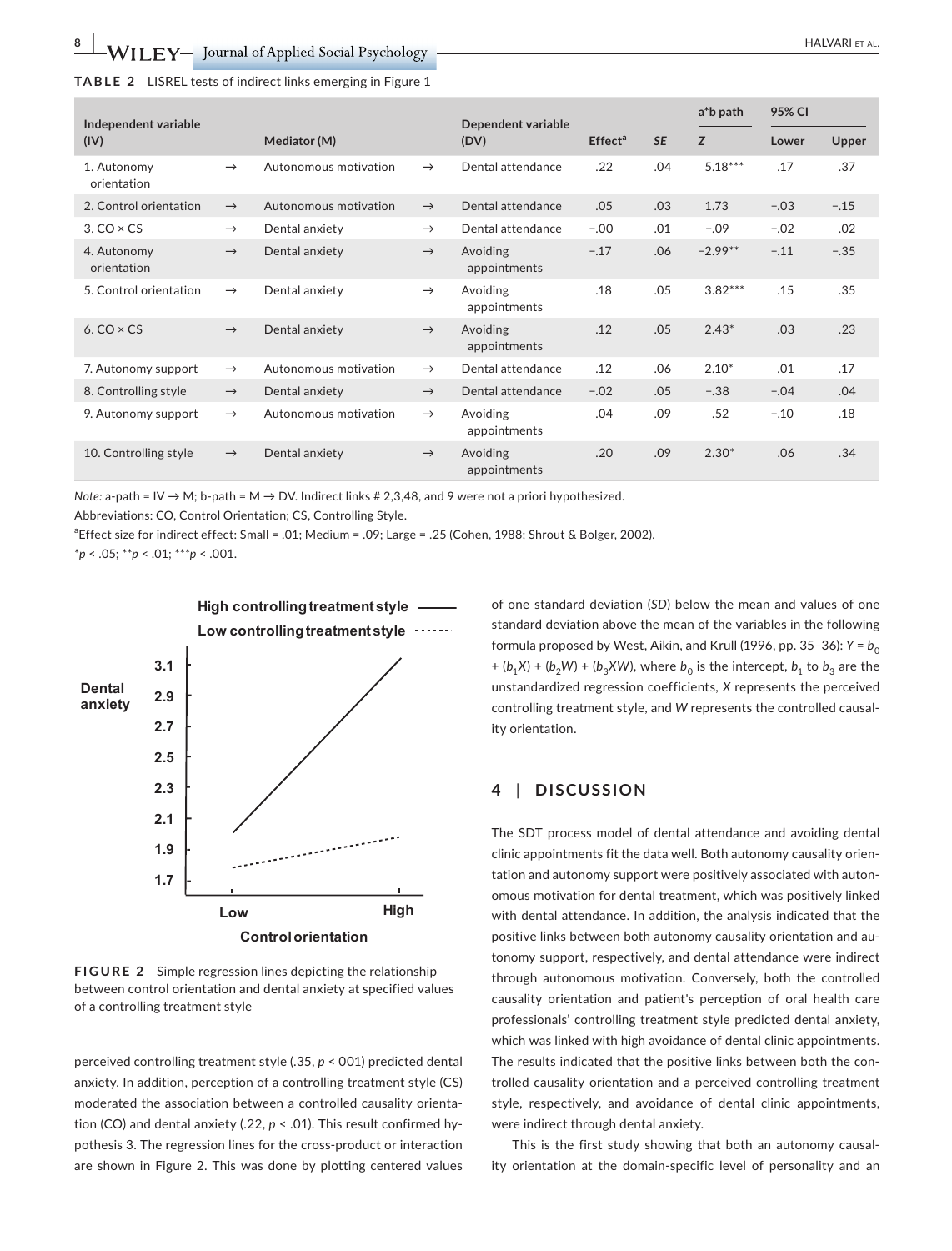$\frac{HALVARI ET AL.}{VIR}$  $\frac{HALVARI ET AL.}{VIR}$ 

autonomy-supportive treatment style predict dental attendance indirectly through autonomous motivation for treatment, and that both a controlled causality orientation and a perceived controlling treatment style predict avoiding appointments indirectly through dental anxiety. Previous research has shown that this pattern of results is supported for parts of the relations tested in the current model (Halvari et al., 2010, 2012b; Halvari, Halvari, & Deci, 2017). That is, treatment styles have been studied in relation to autonomous motivation for dental treatment, dental anxiety, dental attendance, and avoiding dental appointments. However, autonomy and controlled personality orientations have not been separately linked with these outcomes through autonomous motivation and dental anxiety. These results are important because low dental attendance or high avoidance of making dental clinic appointments are both linked to poor oral health and functioning (Hägglin et al., 1996; Halvari, Halvari, & Deci, 2017).

Further, this is also the first study showing that patient's perception of a controlling treatment style moderated the positive link between a controlled causality orientation and dental anxiety, such that a lower oral health care professional's control (i.e., minimizing pressure), as perceived by patients, was associated with low dental anxiety among those high in controlled orientation (contrasted with those low in controlled orientation). These results have both theoretical and practical values, because they are in accordance with a central hypothesis in self-determination theory (Deci & Ryan, 2000), that either an increase in autonomy support or a reduction in controllingness will influence more self-determined integration of motivation, better performance, and higher well-being (viz., low anxiety). It is promising to confirm that a lower perceived controllingness is associated with very low dental anxiety in particular among patients those high in a controlled causality orientation.

The results of the current study indicate that an autonomy causality orientation and autonomy support are both associated with greater integration of autonomous motivation to engage in dental treatment, a behavior which is not fun. Moreover, an autonomy causality orientated patient seems not only to integrate treatment into their autonomous motivation system, resulting in attendance, but at the same time, they tend to experience lower dental anxiety, resulting in lower defense and avoidance. Conversely, a highly controlled causality oriented patient is only oriented toward high anxiety and subsequent avoidance. The pattern of these results is supported by recent research indicating that a highly autonomy causality oriented person is interpreting, integrating, and accepting both "positive" and "negative" experiences as meaningful and relevant, whereas a highly controlled causality oriented person is less open to negative experiences, more defensive, and tends to not accept them,—which might result in more anxiety and avoidance (Pavey & Sparks, 2010; Su & Reeve, 2011; Weinstein, Deci, & Ryan, 2011).

This discussion indicates that both personality orientations and treatment styles directly affect motivation and behavior. However, their influences are likely to be bidirectional, as autonomy and controlled causality orientations may influence autonomy-supportive

and controlled treatment styles (Reeve, Jang, & Jang, 2018), respectively, which influence autonomous treatment motivation and anxiety for treatment, respectively. Conversely, treatment styles may affect autonomy and controlled causality orientations situationally, which increase and decrease autonomous motivation and anxiety, respectively (Ryan, Soenens, & Vansteenkiste, 2019). Future research using cross-lagged longitudinal designs should be conducted in order to answer questions regarding directionality among these constructs.

Because high autonomy support and low controllingness are so important for high autonomous motivation for dental treatment and dental attendance, low dental anxiety and low avoidance of dental clinic appointments, oral health care professionals are much more likely to be effective if they are trained to be more autonomy-supportive with their patients (Williams & Deci, 1996).

Contrast analyses indicated that patient's autonomy causality orientation at the domain-specific level of personality was more strongly associated than autonomy support with autonomous motivation for dental treatment. However, autonomy support was still significantly correlated with autonomous motivation for dental treatment, and the zero-order correlation (.34, *p* < .001) between autonomy support and autonomy causality orientation may indicate, in the long run, that these constructs may reciprocally influence each other—and thus, may be indirectly or directly linked with autonomous motivation for dental treatment, as seen in a longitudinal study of weight loss (Williams et al., 1996).

The model in the current study was tested when controlling for gender, age, and socioeconomic variables. Of the significant correlations, age was positively correlated with autonomy causality orientation and autonomous motivation, and gender was positively correlated with autonomous motivation in favor of females. However, these correlations were small, and did not affect the fit of the model. This is in line with results from similar samples with students from the University of Oslo, in which the links between motivation variables and oral health-related variables were the same after controlling for socioeconomic variables, including education level (Halvari et al., 2012a), and age and gender (Halvari, Halvari, & Deci, 2017).

#### **4.1** | **Practical implications**

High autonomous and low controlling treatment styles carried out at dental clinics, as perceived by patients, seem to be important for supporting high autonomous motivation and low dental anxiety, high dental attendance and low avoidance of clinic appointments. To be more autonomy-supportive and less controlling, oral health care professionals can provide options and a rationale for change, elicit and reflect on patient perspectives, support patient's initiatives, minimize pressure and a controlling language, and remain non-judgmental as provided in self-determination theory (Halvari et al., 2012a).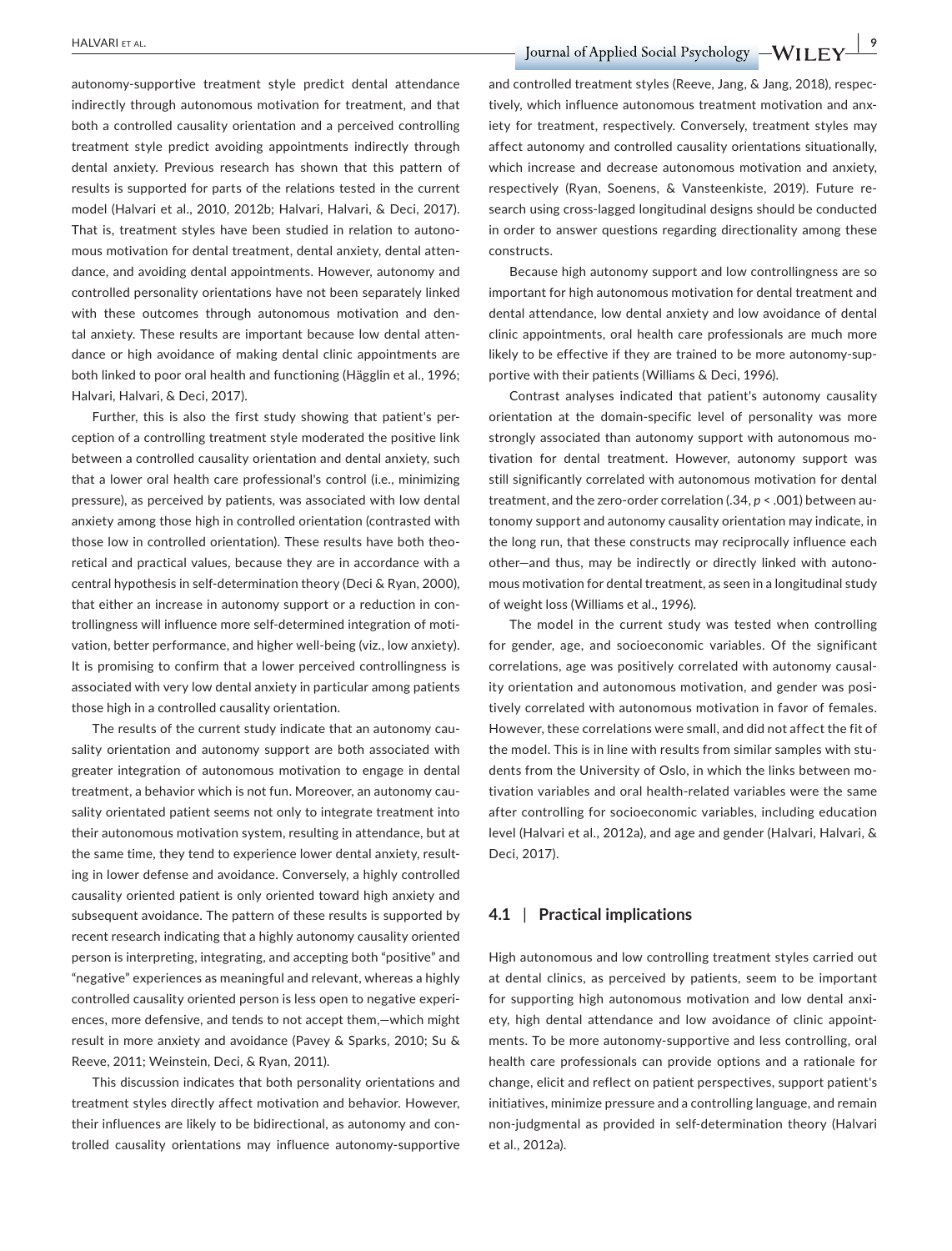## **10 ION IDEY 10 ION OF Applied Social Psychology**

## **4.2** | **Strengths and limitations**

Common method variance (CMV) might distort the self-report results in studies using data from the same source. To illustrate, positive affectivity may affect systematic variance in the relations between variables that are more positive and less negative than the actual or true variance that exists between the variables (Podsakoff, MacKenzie, Lee, & Podsakoff, 2003). However, tests of CMV using positive affect as the marker variable, in a sample similar to the sample used in present study and including some of the same variables, indicate that CMV did not significantly distort the correlations or the model fit in the *SEM* (Halvari, Halvari, & Deci, 2019).

Measurements were appropriate for causality orientations and treatment styles, and autonomous motivation and anxiety for dental treatment. Observed measures of dental attendance and avoidance of dental clinic appointments would have strengthened the design of the study. However, if construct validity of self-report measures is demonstrated, other methods are not necessarily better (Conway & Lance, 2010). In the present study, only well-validated measures were used. In addition, construct validity of the self-report measures was demonstrated in *SEM*. Caution must be taken when it comes to generalizing the results, because the results are based on a convenience sample from a specific population of students. The purpose of the current study was to test a theoretical model derived from a universal theory of human motivation, assuming that constructs such as personal causation, motivation, and anxiety for dental treatment are more or less present in all individuals (Deci & Ryan, 2000). Thus, the study tried to maximize the internal validity of the study, assuming that the relations between variables would be the same independent of sample variations. The study has the limitations associated with being cross-sectional and the absence of a design allowing randomized control and longitudinal data implies that conclusions regarding causality cannot be inferred (Bollen, 1989). The analysis of the hypothesized model was performed in *SEM* with mostly latent variables, which is a strength, but the arrows between variables do not imply causality. Regarding this, it is important to note that randomized controlled trials have been conducted in the dental field supporting the role of autonomy support positively influencing oral health care behaviors and oral health (Halvari & Halvari, 2006; Halvari et al., 2012b).

## **5** | **CONCLUSION**

Causality orientations conceived as health care domain-specific personality constructs and perceived autonomy-supportive and controlling treatment styles used by oral health care professionals may have major roles in explaining autonomous motivation and anxiety for dental treatment, which may be relatively strongly associated with dental attendance and avoiding making dental clinic appointments.

#### **ORCID**

*Anne Elisabeth Münster Halvar[i](https://orcid.org/0000-0001-5506-4704)* [https://orcid.](https://orcid.org/0000-0001-5506-4704) [org/0000-0001-5506-4704](https://orcid.org/0000-0001-5506-4704)

#### **REFERENCES**

- Anderson, J. C., & Gerbing, D. W. (1988). Structural equation modeling in practice: A review and recommended two-step approach. *Psychological Bulletin*, *103*, 411–423. [https://doi.](https://doi.org/10.1037/0033-2909.103.3.411) [org/10.1037/0033-2909.103.3.411](https://doi.org/10.1037/0033-2909.103.3.411)
- Baard, P. P., Deci, E. L., & Ryan, R. M. (2004). The relation of intrinsic need satisfaction to performance and well-being in two work settings. *Journal of Applied Social Psychology*, *34*, 2045–2068.
- Baumeister, R., & Leary, M. R. (1995). The need to belong: Desire for interpersonal attachments as a fundamental human motivation. *Psychological Bulletin*, *117*, 497–529. [https://doi.](https://doi.org/10.1037/0033-2909.117.3.497) [org/10.1037/0033-2909.117.3.497](https://doi.org/10.1037/0033-2909.117.3.497)
- Beaton, D. E., Bombardier, C., Guillemin, F., & Ferraz, M. B. (2000). Guidelines for the process of cross-cultural adaptation of self-report measures. *Spine (phila Pa 1976)*, *25*, 3186–3191.
- Bollen, K. (1989). *Structural equations with latent variables*. New York, NY: Wiley.
- Cohen, J. (1988). *Statistical power analysis for the behavioural sciences*. Hillsdale, NJ: Erlbaum.
- Cohen, J. (1992). A power primer. *Psychological Bulletin*, *112*, 155–159. <https://doi.org/10.1037/0033-2909.112.1.155>
- Conway, J., & Lance, C. (2010). What reviewers should expect from authors regarding common method bias in organizational research. *Journal of Business and Psychology*, *25*, 325–334. [https://doi.](https://doi.org/10.1007/s10869-010-9181-6) [org/10.1007/s10869-010-9181-6](https://doi.org/10.1007/s10869-010-9181-6)
- de Charms, R. (1968). *Personal causation: The internal affective determinants of behavior*. New York, NY: Academic Press.
- deCharms, R. (1971). From pawns to origins: Toward self-motivation. In G. S. Lesser (Ed.), *Psychology and educational practice* (pp. 380–470). Glenview, IL: Scott, Foresman and Company.
- Deci, E. L., & Ryan, R. M. (1985a). *Intrinsic motivation and self-determination in human behavior*. New York, NY: Plenum.
- Deci, E. L., & Ryan, R. M. (1985b). The general causality orientations scale: Self-determination in personality. *Journal of Research in Personality*, *19*, 109–134. [https://doi.org/10.1016/0092-6566\(85\)90023-6](https://doi.org/10.1016/0092-6566(85)90023-6)
- Deci, E. L., & Ryan, R. M. (1987). The support of autonomy and the control of behavior. *Journal of Personality and Social Psychology*, *53*, 1024–1037. <https://doi.org/10.1037/0022-3514.53.6.1024>
- Deci, E. L., & Ryan, R. M. (2000). The "what" and "why" of goal pursuits: Human needs and the self-determination of behavior. *Psychological Inquiry*, *11*, 227–268. [https://doi.org/10.1207/S15327965P](https://doi.org/10.1207/S15327965PLI1104_01) [LI1104\\_01](https://doi.org/10.1207/S15327965PLI1104_01)
- Grolnick, W. S., & Ryan, R. M. (1987). Autonomy in children's learning: An experimental and individual difference investigation. *Journal of Personality and Social Psychology*, *52*, 890–898. [https://doi.](https://doi.org/10.1037/0022-3514.52.5.890) [org/10.1037/0022-3514.52.5.890](https://doi.org/10.1037/0022-3514.52.5.890)
- Hagger, M. S., & Chatzisarantis, N. L. D. (2011). Causality orientations moderate the undermining effect of rewards on intrinsic motivation. *Journal of Experimental Social Psychology*, *47*, 485–489. [https://doi.](https://doi.org/10.1016/j.jesp.2010.10.010) [org/10.1016/j.jesp.2010.10.010](https://doi.org/10.1016/j.jesp.2010.10.010)
- Hagger, M. S., Koch, S., & Chatzisarantis, N. L. D. (2015). The effect of causality orientations and positive competence-enhancing feedback on intrinsic motivation: A test of additive and interactive effects. *Personality and Individual Differences*, *72*, 107–111. [https://doi.](https://doi.org/10.1016/j.paid.2014.08.012) [org/10.1016/j.paid.2014.08.012](https://doi.org/10.1016/j.paid.2014.08.012)
- Hägglin, C., Berggren, U., Hakeberg, M., & Ahlqwist, M. (1996). Dental anxiety among middle-aged and elderly women in Sweden: A study of oral state, utilization of dental services and concomitant factors. *Gerodontology*, *13*, 25–42.
- Halvari, A., & Halvari, H. (2006). Motivational predictors of change in oral health: An experimental test of self-determination theory. *Motivation and Emotion*, *30*, 295–306. [https://doi.org/10.1007/](https://doi.org/10.1007/s11031-006-9035-8) [s11031-006-9035-8](https://doi.org/10.1007/s11031-006-9035-8)
- Halvari, A. E. M., Halvari, H., Bjørnebekk, G., & Deci, E. L. (2010). Motivation and anxiety for dental treatment: Testing a self-determination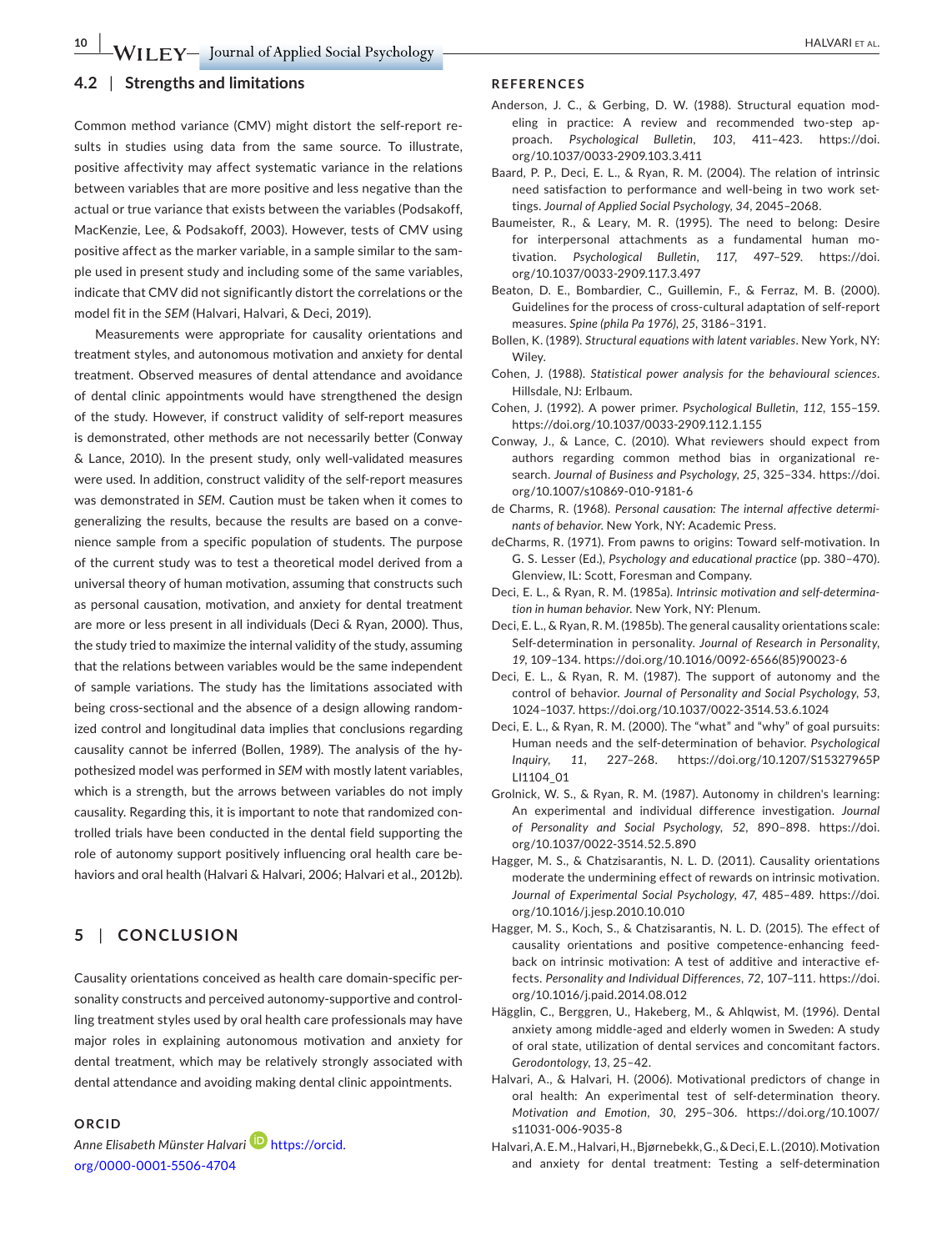**<u>HALVARI ET AL.</u> 11**<br> **11** Journal of Applied Social Psychology  $-WII$   $EY$   $\frac{11}{2}$ 

theory model of oral self-care behavior and dental clinic attendance. *Motivation and Emotion*, *34*, 15–33.

- Halvari, A. E. M., Halvari, H., Bjørnebekk, G., & Deci, E. L. (2012a). Motivation for dental home care: Testing a self-determination theory model. *Journal of Applied Social Psychology*, *42*, 1–39.
- Halvari, A. E. M., Halvari, H., Bjørnebekk, G., & Deci, E. L. (2012b). Selfdetermined motivational predictors of increases in dental behaviors, decreases in dental plaque, and improvement in oral health: A randomized clinical trial. *Health Psychology*, *31*, 777–788. [https://doi.](https://doi.org/10.1037/a0027062) [org/10.1037/a0027062](https://doi.org/10.1037/a0027062)
- Halvari, A., Halvari, H., Bjørnebekk, G., & Deci, E. L. (2013). Oral health and dental well-being: Testing a self-determination theory model. *Journal of Applied Social Psychology*, *43*, 275–292. [https://doi.](https://doi.org/10.1111/j.1559-1816.2012.00996.x) [org/10.1111/j.1559-1816.2012.00996.x](https://doi.org/10.1111/j.1559-1816.2012.00996.x)
- Halvari, A. E. M., Halvari, H., & Deci, E. L. (2017). Attending and avoiding dental appointments: Do "bright" and "dark" motivational paths have a role? *International Journal of Dental Hygiene*, *16*, 286–297. [https://](https://doi.org/10.1111/idh.12274) [doi.org/10.1111/idh.12274](https://doi.org/10.1111/idh.12274)
- Halvari, A. E. M., Halvari, H., & Deci, E. L. (2019). Dental anxiety, oral health-related quality of life, and general well-being: A self-determination theory perspective. *Journal of Applied Social Psychology*, *49*, 295–306.<https://doi.org/10.1111/jasp.12583>
- Halvari, A. E. M., Halvari, H., & Deci, E. L. (in press). The roles of patients' authentic personality and clinicians' treatment styles in predicting patients' dental anxiety and avoidance of dental appointments. *Europe's Journal of Psychology*.
- Halvari, A. E. M., Halvari, H., Williams, G. C., & Deci, E. L. (2017). Predicting dental attendance from dental hygienists' autonomy support and patients' autonomous motivation: A randomised clinical trial. *Psychology & Health*, *32*, 127–144. [https://doi.org/10.1080/08870](https://doi.org/10.1080/08870446.2016.1244536) [446.2016.1244536](https://doi.org/10.1080/08870446.2016.1244536)
- Hu, L., & Bentler, P. M. (1999). Cutoff criteria for fit indexes in covariance structure analysis: Conventional criteria versus new alternatives. *Structural Equation Modeling*, *6*, 1–55. [https://doi.org/10.1080/10705](https://doi.org/10.1080/10705519909540118) [519909540118](https://doi.org/10.1080/10705519909540118)
- Humphris, G., Crawford, J. R., Hill, K., Gilbert, A., & Freeman, R. (2013). UK population norms for the modified dental anxiety scale with percentile calculator: Adult dental health survey 2009 results. *BMC Oral Health*, *13*, 1–11. [https://doi.org/10.1186/1472-](https://doi.org/10.1186/1472-6831-13-29) [6831-13-29](https://doi.org/10.1186/1472-6831-13-29)
- Humphris, G., & King, K. (2011). The prevalence of dental anxiety across previous distressing experiences. *Journal of Anxiety Disorders*, *25*, 232–236.<https://doi.org/10.1016/j.janxdis.2010.09.007>
- Kline, R. B. (2005). *Principles and practice of structural equation modelling*. New York, NY: The Guilford Press.
- Knee, C. R., Patrick, H., Vietor, N. A., Nanayakkara, A., & Neighbors, C. (2002). Self-determination as growth motivation in romantic relationships. *Personality and Social Psychology Bulletin*, *28*, 609–619. <https://doi.org/10.1177/0146167202288005>
- Knee, C. R., & Zuckerman, M. (1998). A nondefensive personality: Autonomy and control as moderators of defensive coping and self-handicapping. *Journal of Research in Personality*, *32*, 115–130. <https://doi.org/10.1006/jrpe.1997.2207>
- Koestner, R., Bernieri, F., & Zuckerman, M. (1992). Self-regulation and consistency between attitudes, traits, and behaviors. *Personality and Social Psychology Bulletin*, *18*, 52–59. [https://doi.org/10.1177/01461](https://doi.org/10.1177/0146167292181008) [67292181008](https://doi.org/10.1177/0146167292181008)
- Kwan, B. M., Hooper, A. E. C., Magnan, R. E., & Bryan, A. D. (2011). A longitudinal diary study of the effects of causality orientations on exercise-related affect. *Self and Identity*, *10*, 363–374. [https://doi.](https://doi.org/10.1080/15298868.2010.534238) [org/10.1080/15298868.2010.534238](https://doi.org/10.1080/15298868.2010.534238)
- Lam, C. F., & Gurland, S. T. (2008). Self-determined work motivation predicts job outcomes, but what predicts self-determined work motivation? *Journal of Research in Personality*, *42*, 1109–1115. [https://doi.](https://doi.org/10.1016/j.jrp.2008.02.002) [org/10.1016/j.jrp.2008.02.002](https://doi.org/10.1016/j.jrp.2008.02.002)
- Little, T. D., Cunningham, W. A., Shahar, G., & Widaman, K. F. (2002). To parcel or not to parcel: Exploring the question, weighing the merits. *Structural Equation Modeling*, *9*, 51–173. [https://doi.org/10.1207/](https://doi.org/10.1207/S15328007SEM0902_1) [S15328007SEM0902\\_1](https://doi.org/10.1207/S15328007SEM0902_1)
- Liu, D., Chen, X.-P., & Yao, X. (2011a). From autonomy to creativity: A multilevel investigation of the mediating role of harmonious passion. *Journal of Applied Psychology*, *96*, 294–309. [https://doi.org/10.1037/](https://doi.org/10.1037/a0021294) [a0021294](https://doi.org/10.1037/a0021294)
- Liu, D., & Fu, P.-P. (2011b). Motivating protégés' personal learning in teams: A multilevel investigation of autonomy support and autonomy orientation. *Journal of Applied Psychology*, *96*, 1195–1208. [https://doi.](https://doi.org/10.1037/a0024716) [org/10.1037/a0024716](https://doi.org/10.1037/a0024716)
- Liu, D., Zhang, S., Wang, L., & Lee, T. W. (2011c). The effects of autonomy and empowerment on employee turnover: Test of a multilevel model in teams. *Journal of Applied Psychology*, *96*, 1305–1316. [https://doi.](https://doi.org/10.1037/a0024518) [org/10.1037/a0024518](https://doi.org/10.1037/a0024518)
- Milgrom, P., Weinstein, P., & Getz, T. (1995). *Treating fearful dental patients*. Seattle, WA: Continuing Dental Education University of Washington.
- Moore, R., Birn, H., Kirkegaard, E., Brødsgaard, I., & Scheutz, F. (1993). Prevalence and characteristics of dental anxiety in Danish adults. *Community Dentistry and Oral Epidemiology*, *21*, 292–296. [https://doi.](https://doi.org/10.1111/j.1600-0528.1993.tb00777.x) [org/10.1111/j.1600-0528.1993.tb00777.x](https://doi.org/10.1111/j.1600-0528.1993.tb00777.x)
- Oosterink, F. M. D., de Jongh, A., & Aartman, I. H. A. (2009). Negative events and their potential risk of precipitating pathological forms of dental anxiety. *Journal of Anxiety Disorders*, *23*, 451–457. [https://doi.](https://doi.org/10.1016/j.janxdis.2008.09.002) [org/10.1016/j.janxdis.2008.09.002](https://doi.org/10.1016/j.janxdis.2008.09.002)
- Pavey, L. J., & Sparks, P. (2010). Autonomy and reactions to healthrisk information. *Psychology and Health*, *25*, 855–872. [https://doi.](https://doi.org/10.1080/08870440902929528) [org/10.1080/08870440902929528](https://doi.org/10.1080/08870440902929528)
- Podsakoff, P. M., MacKenzie, S. B., Lee, J.-Y., & Podsakoff, N. P. (2003). Common method biases in behavioural research: A critical review of the literature and recommended remedies. *Journal of Applied Psychology*, *88*, 879–903.
- Poulton, R., Waldie, K. E., Thomson, M. W., & Locker, D. (2001). Determinants of early- vs late-onset dental fear in a longitudinal-epidemiological study. *Behaviour Research and Therapy*, *39*, 777–785. [https://doi.org/10.1016/S0005-7967\(00\)00060-7](https://doi.org/10.1016/S0005-7967(00)00060-7)
- Reeve, J., Jang, H.-R., & Jang, H. (2018). Personality-based antecedents of teachers' autonomy-supportive and controlling motivating styles. *Learning and Individual Differences*, *62*, 12–22. [https://doi.](https://doi.org/10.1016/j.lindif.2018.01.001) [org/10.1016/j.lindif.2018.01.001](https://doi.org/10.1016/j.lindif.2018.01.001)
- Rose, E. A., Markland, D., & Parfitt, G. (2001). The development and initial validation of the exercise causality orientations scale. *Journal of Sports Science*, *19*, 445–462. [https://doi.org/10.1080/0264041013](https://doi.org/10.1080/026404101300149393) [00149393](https://doi.org/10.1080/026404101300149393)
- Roth, G., Assor, A., Niemiec, C. P., Ryan, R. M., & Deci, E. L. (2009). The emotional and academic consequences of parental conditional regard: Comparing conditional positive regard, conditional negative regard, and autonomy support as parenting practices. *Developmental Psychology*, *45*, 1119–1142.<https://doi.org/10.1037/a0015272>
- Ryan, R. M., & Deci, E. L. (2017). *Self-determination theory: Basic psychological needs in motivation, development, and wellness*. New York, NY: The Guilford Press.
- Ryan, R. M., Soenens, B., & Vansteenkiste, M. (2019). Reflections on self-determination theory as an organizing framework for personality psychology: Interfaces, integrations, issues, and unfinished business. *Journal of Personality*, *87*, 115–145.
- Shrout, P. E., & Bolger, N. (2002). Mediation in experimental and nonexperimental studies: New procedures and recommendations. *Psychological Methods*, *7*, 422–445.<https://doi.org/10.1037/1082-989X.7.4.422>
- Su, Y.-L., & Reeve, J. (2011). A meta-analysis of the effectiveness of intervention programs designed to support autonomy. *Educational Psychology Review*, *23*, 159–188. [https://doi.org/10.1007/s10648-](https://doi.org/10.1007/s10648-010-9142-7) [010-9142-7](https://doi.org/10.1007/s10648-010-9142-7)